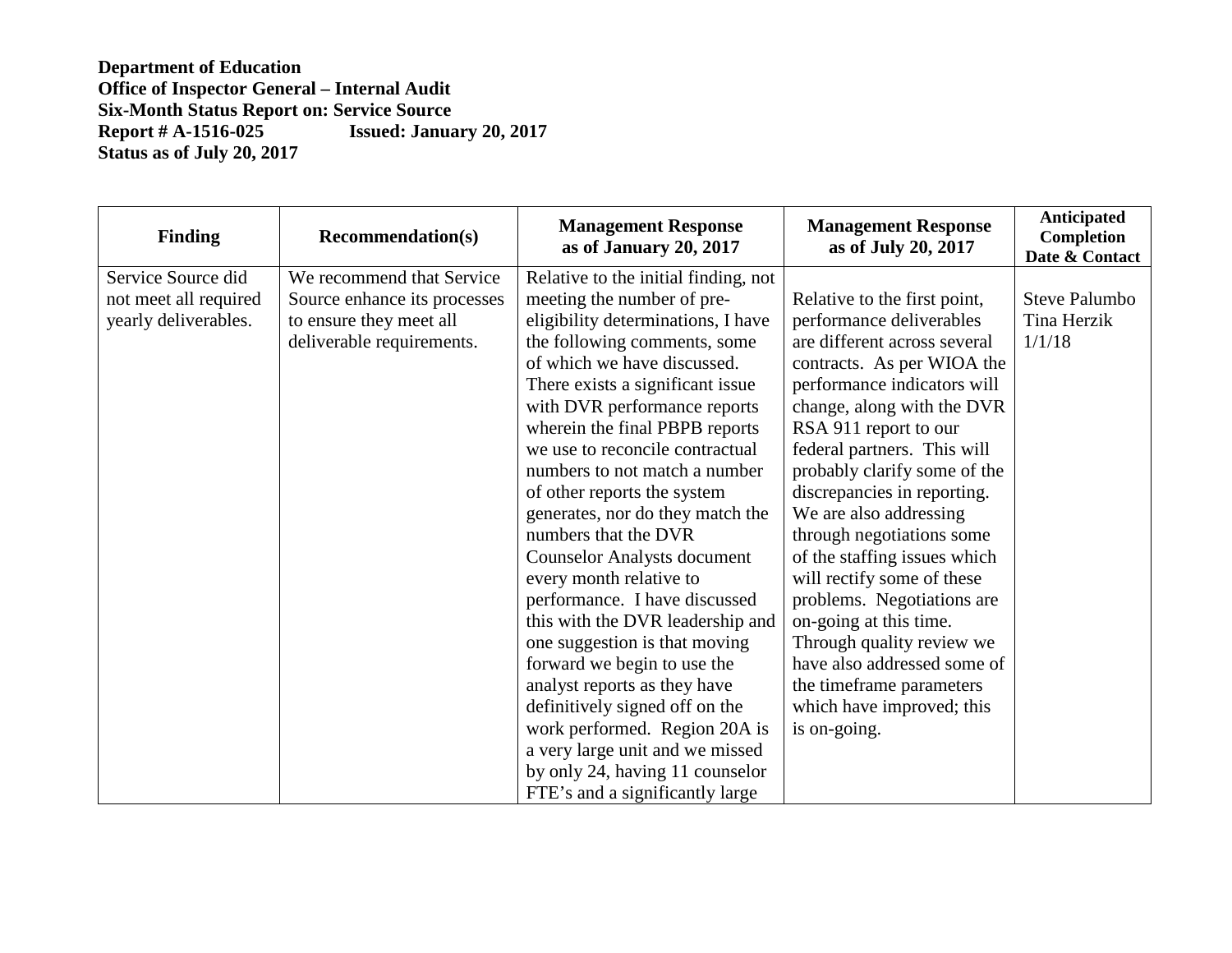| <b>Finding</b> | <b>Recommendation(s)</b> | <b>Management Response</b><br>as of January 20, 2017 | <b>Management Response</b><br>as of July 20, 2017 | Anticipated<br>Completion<br>Date & Contact |
|----------------|--------------------------|------------------------------------------------------|---------------------------------------------------|---------------------------------------------|
|                |                          | goal Region 8H is a different                        |                                                   |                                             |
|                |                          | matter as the restructuring of the                   |                                                   |                                             |
|                |                          | unit responsibilities by the then                    |                                                   |                                             |
|                |                          | Area Director had a deleterious                      |                                                   |                                             |
|                |                          | effect on our case sizes and                         |                                                   |                                             |
|                |                          | therefore performance, however                       |                                                   |                                             |
|                |                          | we have renegotiated some of                         |                                                   |                                             |
|                |                          | our responsibilities in the region                   |                                                   |                                             |
|                |                          | and in calendar year 2016 we                         |                                                   |                                             |
|                |                          | have met the pre-eligibility goal.                   |                                                   |                                             |
|                |                          | We did miss our goal for pre-                        |                                                   |                                             |
|                |                          | eligibility compliance within 60                     |                                                   |                                             |
|                |                          | days in Region 23L, however                          |                                                   |                                             |
|                |                          | there are mitigating                                 |                                                   |                                             |
|                |                          | circumstances in this region.                        |                                                   |                                             |
|                |                          | This region does not have a                          |                                                   |                                             |
|                |                          | DVR Counselor Analyst on site,                       |                                                   |                                             |
|                |                          | nor are we staffed for a                             |                                                   |                                             |
|                |                          | supervisory position which                           |                                                   |                                             |
|                |                          | necessarily slows down the                           |                                                   |                                             |
|                |                          | review process. I will address                       |                                                   |                                             |
|                |                          | this during our next contract                        |                                                   |                                             |
|                |                          | negotiating session as well as                       |                                                   |                                             |
|                |                          | with the DVR. As noted in your                       |                                                   |                                             |
|                |                          | report the number and                                |                                                   |                                             |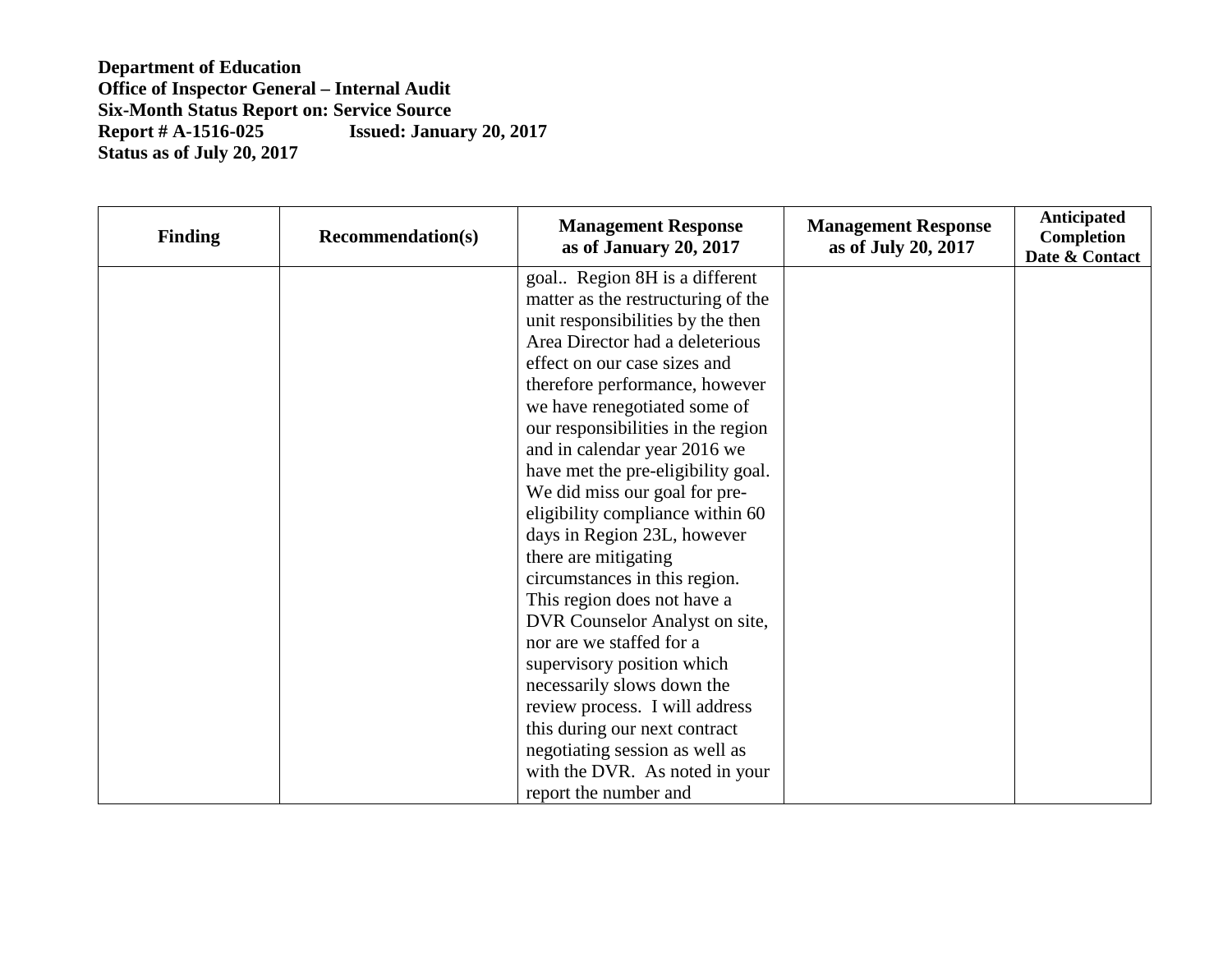| <b>Finding</b> | <b>Recommendation(s)</b> | <b>Management Response</b><br>as of January 20, 2017 | <b>Management Response</b><br>as of July 20, 2017 | Anticipated<br>Completion<br>Date & Contact |
|----------------|--------------------------|------------------------------------------------------|---------------------------------------------------|---------------------------------------------|
|                |                          | percentage of gainful                                |                                                   |                                             |
|                |                          | employment was waived as a                           |                                                   |                                             |
|                |                          | result of changing DVR                               |                                                   |                                             |
|                |                          | priorities. We are continually                       |                                                   |                                             |
|                |                          | monitoring our processes and we                      |                                                   |                                             |
|                |                          | certainly need to come to an                         |                                                   |                                             |
|                |                          | agreement with the DVR as to                         |                                                   |                                             |
|                |                          | which numbers are the most                           |                                                   |                                             |
|                |                          | reliable and accurate. Too,                          |                                                   |                                             |
|                |                          | where there are inequities                           |                                                   |                                             |
|                |                          | relative to our meeting certain                      |                                                   |                                             |
|                |                          | goals, these need to be addressed                    |                                                   |                                             |
|                |                          | and discussed with the DVR. In                       |                                                   |                                             |
|                |                          | regions where timeframes were                        |                                                   |                                             |
|                |                          | not met ServiceSource needs to                       |                                                   |                                             |
|                |                          | review our own alert parameters                      |                                                   |                                             |
|                |                          | to managers to more effectively                      |                                                   |                                             |
|                |                          | manage these outcomes.                               |                                                   |                                             |
|                |                          | Significant to the 90 day IPE                        |                                                   |                                             |
|                |                          | goals that were missed, in the                       |                                                   |                                             |
|                |                          | regions where we currently                           |                                                   |                                             |
|                |                          | operate the DVR also did not                         |                                                   |                                             |
|                |                          | meet this goal. In several                           |                                                   |                                             |
|                |                          | regions we were only off by 2-3                      |                                                   |                                             |
|                |                          | percentage points and surpassed                      |                                                   |                                             |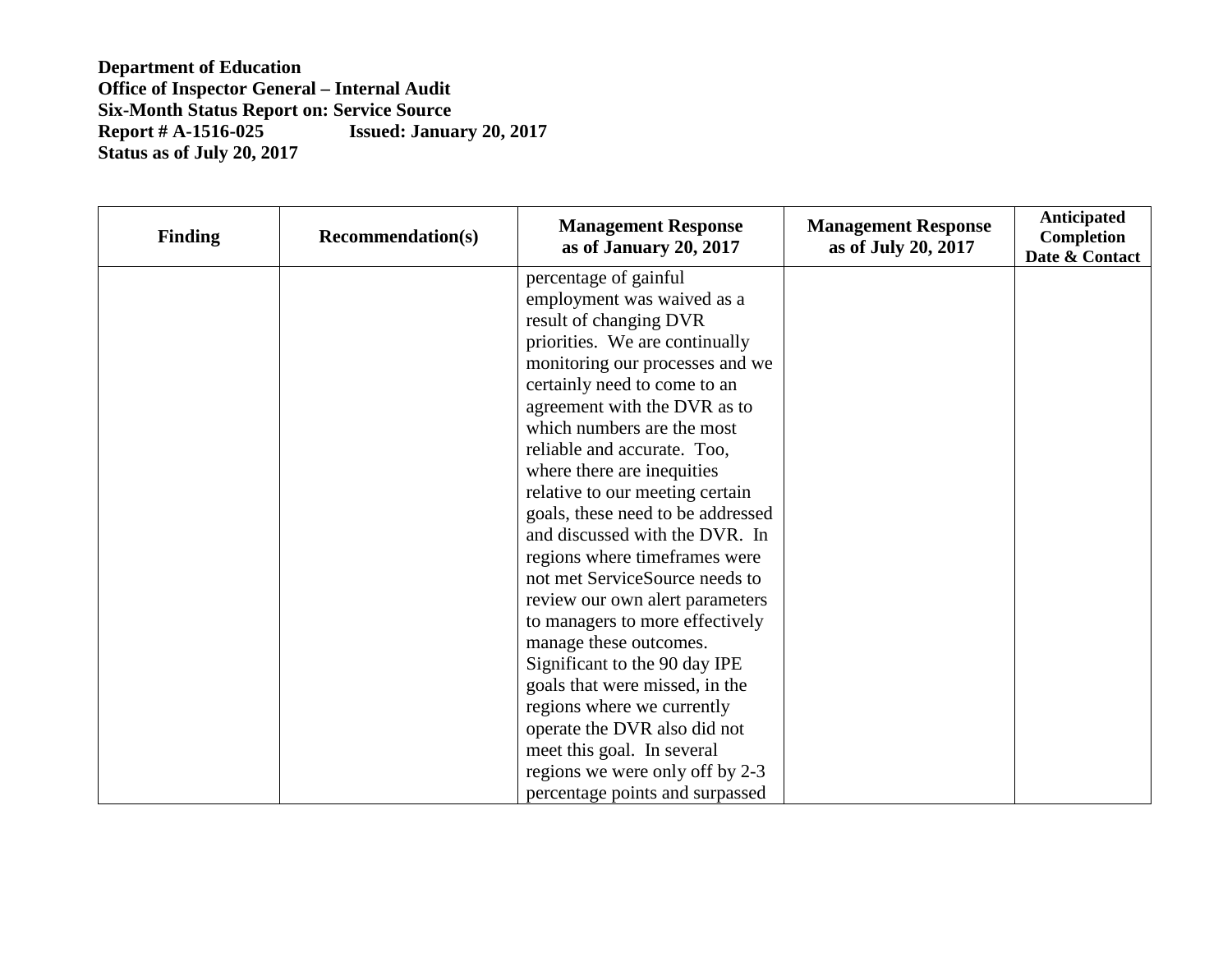| <b>Finding</b> | <b>Recommendation(s)</b> | <b>Management Response</b><br>as of January 20, 2017                                                                                                                                                                                                                                                                                                                                                                                                                                                                                                                                                                                                                                                                                                                          | <b>Management Response</b><br>as of July 20, 2017 | Anticipated<br>Completion<br>Date & Contact |
|----------------|--------------------------|-------------------------------------------------------------------------------------------------------------------------------------------------------------------------------------------------------------------------------------------------------------------------------------------------------------------------------------------------------------------------------------------------------------------------------------------------------------------------------------------------------------------------------------------------------------------------------------------------------------------------------------------------------------------------------------------------------------------------------------------------------------------------------|---------------------------------------------------|---------------------------------------------|
|                |                          | the DVR area average<br>performance. This measure is<br>extremely difficult to track on a<br>regional and monthly basis and<br>we are dependent on DVR<br>reports which come out monthly.<br>Too, the RIMS system does not<br>asterisk an appropriate waiver as<br>it does for 60-day acceptance<br>waivers, so there is a question of<br>how the compliance count<br>calculates. Additionally, we<br>cannot track individual employee<br>compliance as the system does<br>not report on this, so it is not<br>possible to initiate corrective<br>action on those individuals who<br>are most deficient in this area in<br>the unit. This is definitively an<br>issue where we will ask to have<br>this measure removed from our<br>contract in our upcoming<br>negotiations. |                                                   |                                             |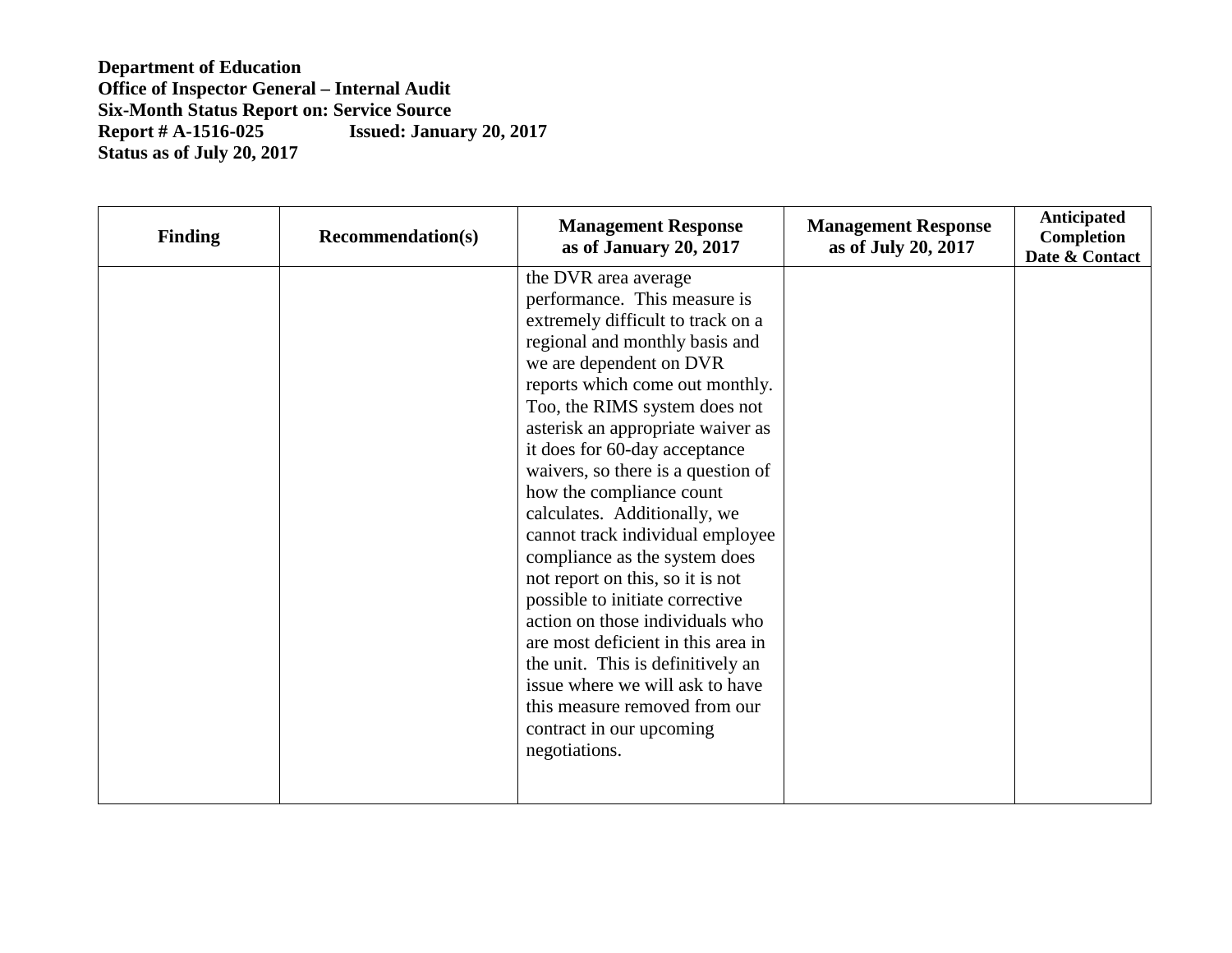| <b>Finding</b>        | <b>Recommendation(s)</b>     | <b>Management Response</b><br>as of January 20, 2017 | <b>Management Response</b><br>as of July 20, 2017 | Anticipated<br>Completion<br>Date & Contact |
|-----------------------|------------------------------|------------------------------------------------------|---------------------------------------------------|---------------------------------------------|
| Service Source did    | We recommend that Service    | This finding indicated there was                     |                                                   |                                             |
| not meet all required | Source enhance its processes | several instances where we did                       |                                                   | <b>Steve Palumbo</b>                        |
| monthly deliverables  | to ensure they meet all      | not report on all required                           |                                                   | Tina Herzik                                 |
| and did not provide   | deliverable requirements,    | monthly minimums with an                             | WE have been more diligent                        | 1/1/18                                      |
| justification for all | and an appropriate           | explanation. We have three sets                      | in reporting on a monthly                         |                                             |
| unmet monthly         | justification and a plan for | of eyes looking at these reports                     | basis and it is rare when a                       |                                             |
| deliverables.         | meeting the requirement in   | on a monthly basis who are                           | reporting item is missed.                         |                                             |
|                       | subsequent months is         | involved in the reporting process                    | These are however picked                          |                                             |
|                       | included when they do not    | and in most instances when this                      | up during the monthly                             |                                             |
|                       | meet deliverable             | occurred the error was caught                        | billing reports. The                              |                                             |
|                       | requirements.                | well before any billing was                          | monthly minimums are also                         |                                             |
|                       |                              | submitted. I myself will be more                     | looked at from the                                |                                             |
|                       |                              | diligent in this area as I am                        | perspective of annual                             |                                             |
|                       |                              | responsible for generating the                       | achievement; in some cases                        |                                             |
|                       |                              | response. In a number of                             | the monthly is unmet but we                       |                                             |
|                       |                              | regions, the monthly was unmet                       | are ahead on the annual                           |                                             |
|                       |                              | but the annual goal was                              | goal. Some of the DVR                             |                                             |
|                       |                              | ultimately met. Often when the                       | deliverables in the various                       |                                             |
|                       |                              | monthly minimum is unmet I                           | contracts are no longer a                         |                                             |
|                       |                              | review performance to date to                        | priority for the DVR; some                        |                                             |
|                       |                              | ensure that we are not falling                       | are no longer measured,                           |                                             |
|                       |                              | behind on the annual goal. We                        | such as 60 day acceptance                         |                                             |
|                       |                              | do address the issue but can                         | compliance. These issues                          |                                             |
|                       |                              | include more detail in the future                    | will be addressed in contract                     |                                             |
|                       |                              | if required. Not all goals                           | negotiations, which are in                        |                                             |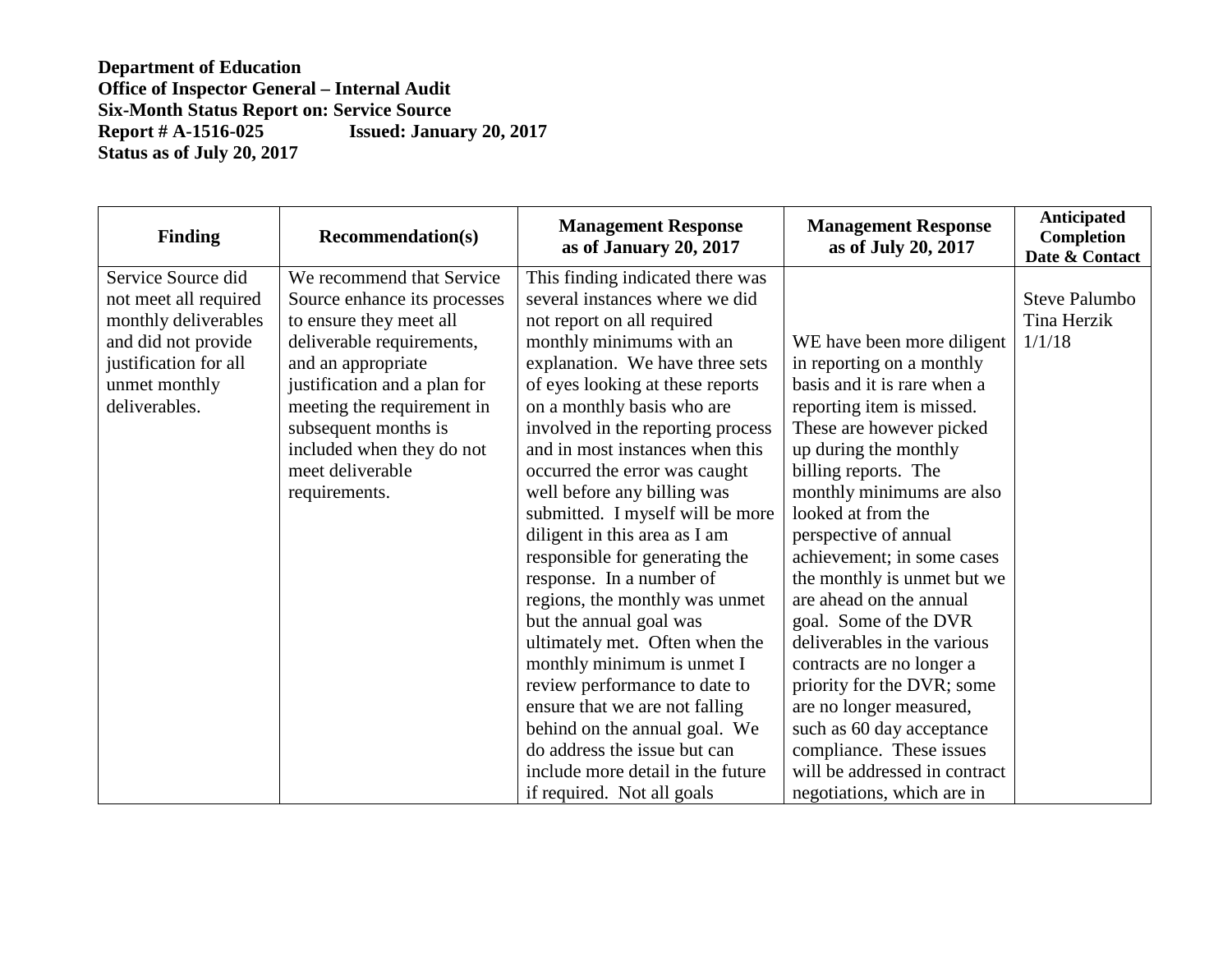| <b>Finding</b> | <b>Recommendation(s)</b> | <b>Management Response</b><br>as of January 20, 2017 | <b>Management Response</b><br>as of July 20, 2017 | Anticipated<br>Completion<br>Date & Contact |
|----------------|--------------------------|------------------------------------------------------|---------------------------------------------------|---------------------------------------------|
|                |                          | currently in the contracts are                       | progress.                                         |                                             |
|                |                          | reasonable due to the changing                       |                                                   |                                             |
|                |                          | nature of VR. We could not                           |                                                   |                                             |
|                |                          | anticipate the need to                               |                                                   |                                             |
|                |                          | immediately close cases                              |                                                   |                                             |
|                |                          | negatively that were not                             |                                                   |                                             |
|                |                          | currently active due to the DVR                      |                                                   |                                             |
|                |                          | needing a more accurate                              |                                                   |                                             |
|                |                          | assessment of their budgetary                        |                                                   |                                             |
|                |                          | needs. Order of selection was                        |                                                   |                                             |
|                |                          | another variable. The new RSA                        |                                                   |                                             |
|                |                          | requirement to serve transitional                    |                                                   |                                             |
|                |                          | youth with pre-employment                            |                                                   |                                             |
|                |                          | services and 504 students is a                       |                                                   |                                             |
|                |                          | federal mandate, however these                       |                                                   |                                             |
|                |                          | cases will take a significant                        |                                                   |                                             |
|                |                          | effort on the part of my staff                       |                                                   |                                             |
|                |                          | with no anticipated outcomes.                        |                                                   |                                             |
|                |                          | These issues and others will be a                    |                                                   |                                             |
|                |                          | focal point of negotiations to try                   |                                                   |                                             |
|                |                          | and attain more equity in the                        |                                                   |                                             |
|                |                          | outcomes so that we may                              |                                                   |                                             |
|                |                          | reasonably achieve all required                      |                                                   |                                             |
|                |                          | outcomes. We will again also                         |                                                   |                                             |
|                |                          | review our own internal review                       |                                                   |                                             |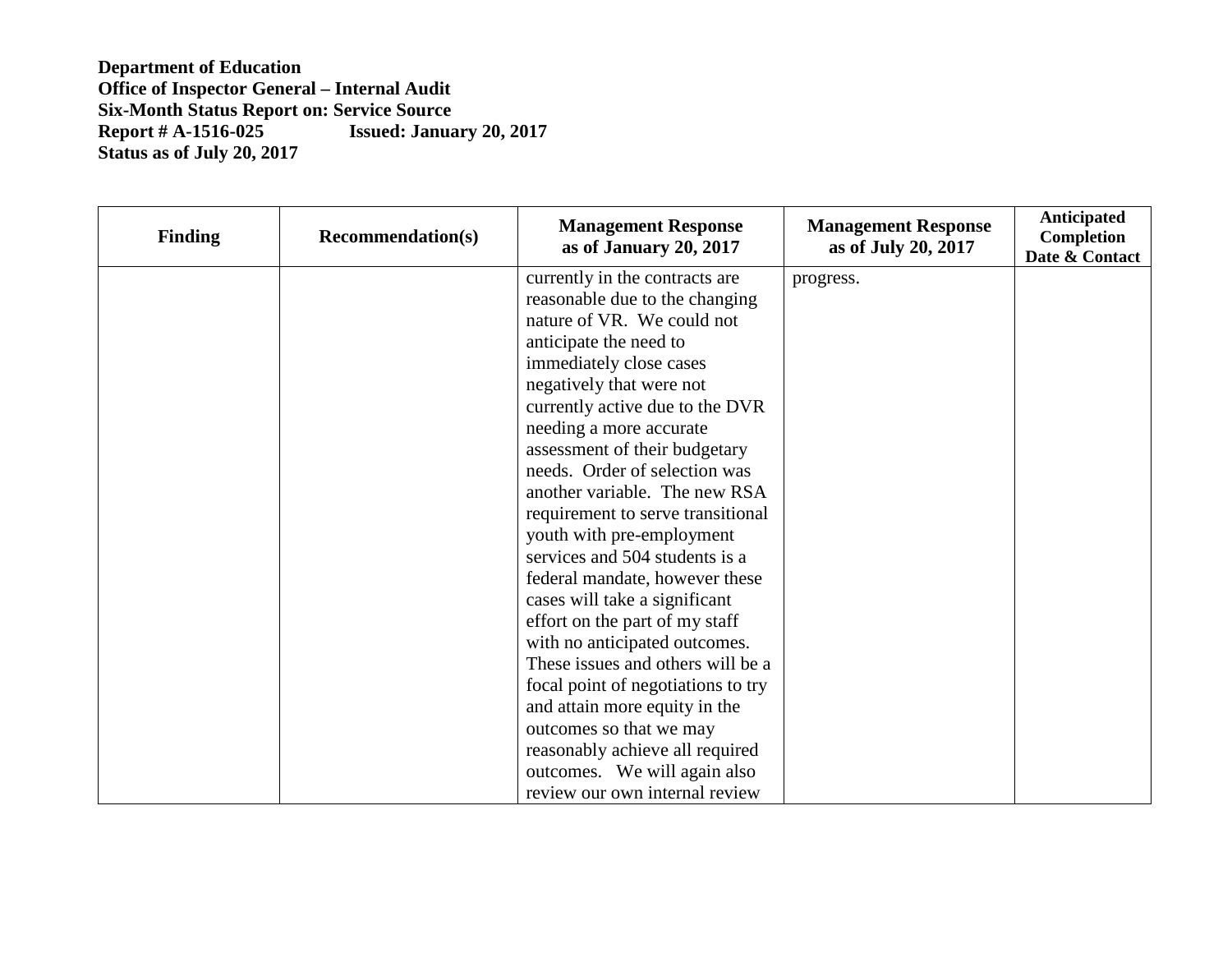| <b>Finding</b> | <b>Recommendation(s)</b> | <b>Management Response</b><br>as of January 20, 2017 | <b>Management Response</b><br>as of July 20, 2017 | Anticipated<br><b>Completion</b><br>Date & Contact |
|----------------|--------------------------|------------------------------------------------------|---------------------------------------------------|----------------------------------------------------|
|                |                          | process to reviews areas where<br>we might improve.  |                                                   |                                                    |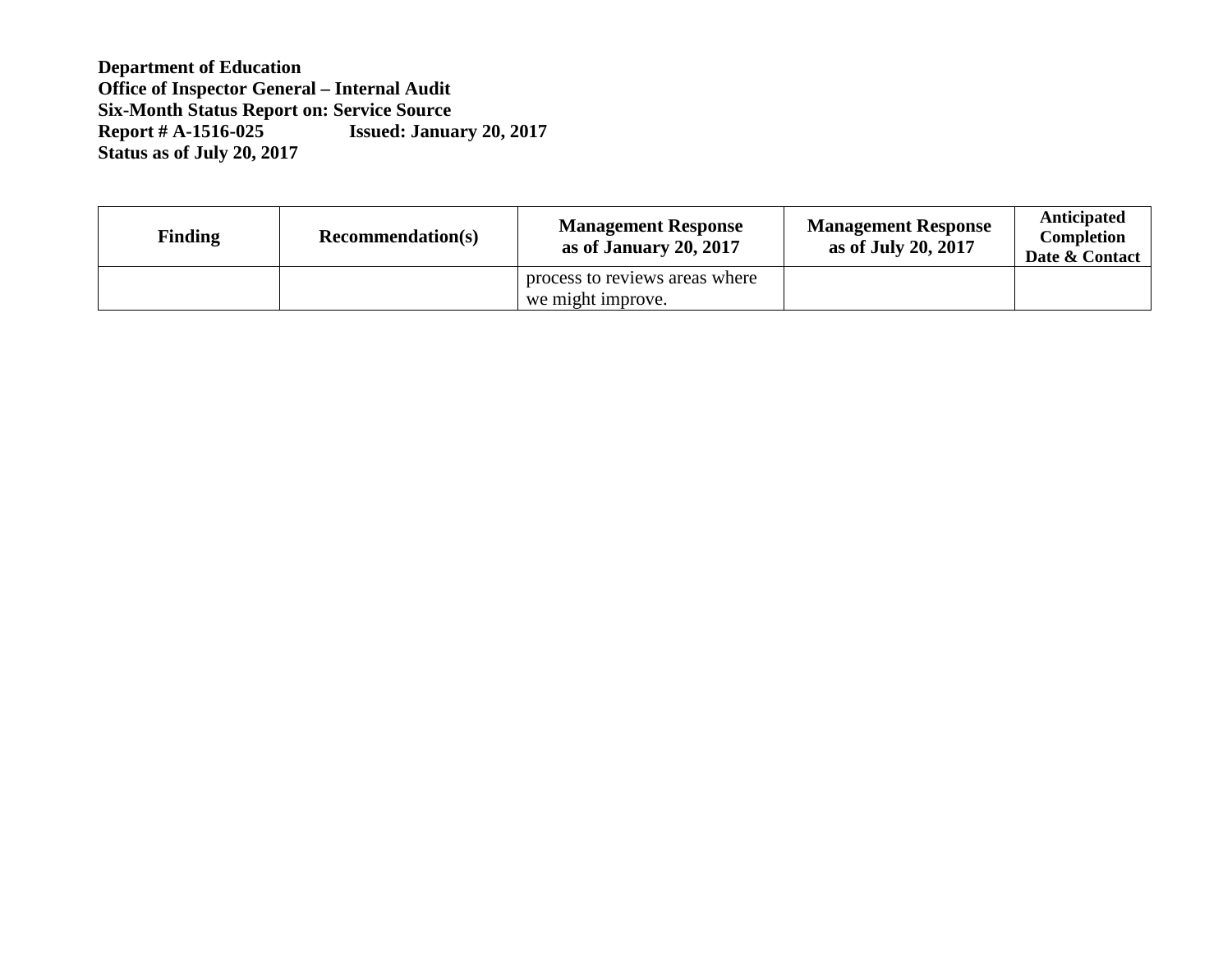| <b>Finding</b>        | <b>Recommendation(s)</b>      | <b>Management Response</b><br>as of January 20, 2017 | <b>Management Response</b><br>as of July 20, 2017 | Anticipated<br>Completion<br>Date & Contact |
|-----------------------|-------------------------------|------------------------------------------------------|---------------------------------------------------|---------------------------------------------|
| Service Source did    | We recommend DVR review       | DVR and Service Source will be                       | The Workforce Innovation                          | 9/30/2017                                   |
| not meet all required | the requirements for          | developing new contracts within                      | and Opportunity Act                               |                                             |
| yearly deliverables.  | subsequent contracts to       | the next six $(6)$ months. DVR                       | (WIOA) has established six                        | Amanda Ulmer                                |
|                       | ensure that the deliverable   | will ensure that the deliverable                     | primary indicators of                             | $(850)$ 245-3372                            |
|                       | amounts are achievable.       | amounts are achievable.                              | performance.                                      |                                             |
|                       |                               |                                                      |                                                   | Jennifer                                    |
|                       |                               |                                                      | Once the new performance                          | Ellingsen                                   |
|                       |                               |                                                      | measures are completed,                           | $(850)$ 245-7004                            |
|                       |                               |                                                      | DVR will be able to                               |                                             |
|                       |                               |                                                      | incorporate these measures                        |                                             |
|                       |                               |                                                      | into a new contract that will                     |                                             |
|                       |                               |                                                      | provide more achievable                           |                                             |
|                       |                               |                                                      | deliverables, which also                          |                                             |
|                       |                               |                                                      | align with DVR's new                              |                                             |
|                       |                               |                                                      | primary goals.                                    |                                             |
| DVR omitted a         | We recommend DVR              | DVR and Service Source will be                       | Review process -                                  | Complete                                    |
| penalty from          | improve their amendment       | developing new contracts within                      | Completed                                         |                                             |
| Amendment #1,         | review process to ensure all  | the next six $(6)$ months. Desk                      |                                                   |                                             |
| Contract #14-135.     | contractual requirements,     | procedures and monitoring tools                      | Contract rewrite $-9/30/17$                       | 9/30/2017                                   |
|                       | penalties, and deliverables   | will be created to improve the                       |                                                   |                                             |
|                       | are accurately included in    | amendment review process. The                        |                                                   | Amanda Ulmer                                |
|                       | amendments prior to           | new contracts will include the                       |                                                   | $(850)$ 245-3372                            |
|                       | approval and execution. We    | appropriate financial                                |                                                   | Jennifer                                    |
|                       | also recommend DVR ensure     | consequences as needed.                              |                                                   | Ellingsen                                   |
|                       | the appropriate penalties are |                                                      |                                                   | $(850)$ 245-7004                            |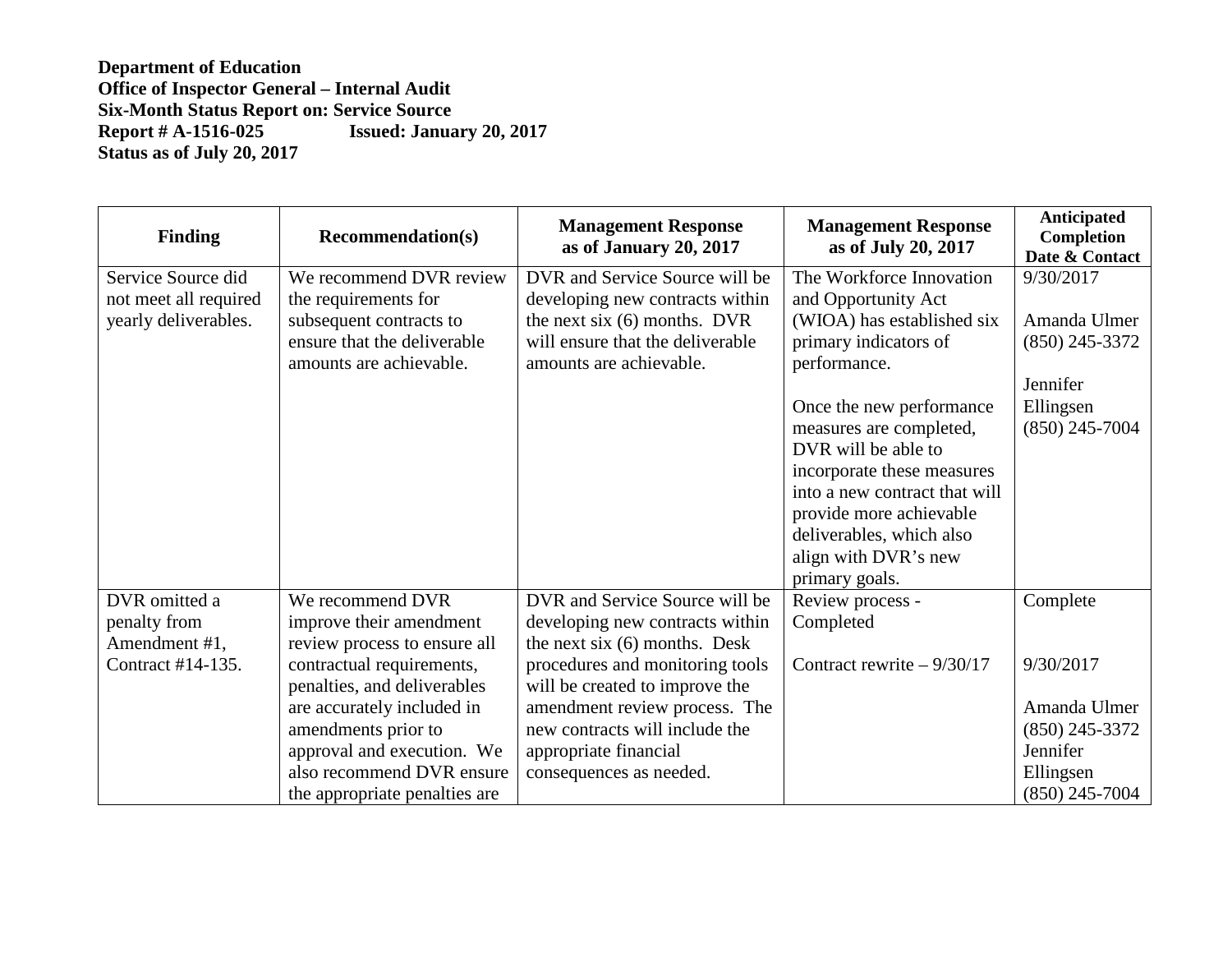| <b>Finding</b>                                                                                                                                        | <b>Recommendation(s)</b>                                                                                                                                                                                                                                                            | <b>Management Response</b><br>as of January 20, 2017                                                                                                                                                                     | <b>Management Response</b><br>as of July 20, 2017 | <b>Anticipated</b><br>Completion<br>Date & Contact                            |
|-------------------------------------------------------------------------------------------------------------------------------------------------------|-------------------------------------------------------------------------------------------------------------------------------------------------------------------------------------------------------------------------------------------------------------------------------------|--------------------------------------------------------------------------------------------------------------------------------------------------------------------------------------------------------------------------|---------------------------------------------------|-------------------------------------------------------------------------------|
|                                                                                                                                                       | included in all future<br>contracts.                                                                                                                                                                                                                                                |                                                                                                                                                                                                                          |                                                   |                                                                               |
| DVR calculated<br>penalties<br>inaccurately.                                                                                                          | We recommend DVR<br>implement a review process<br>to ensure they calculate<br>penalties correctly and in<br>compliance with contractual<br>requirements.                                                                                                                            | DVR will develop a process of<br>checks and balances to ensure all<br>penalties, if applicable, are<br>calculated correctly.                                                                                             | Complete                                          | Amanda Ulmer<br>$(850)$ 245-3372<br>Jennifer<br>Ellingsen<br>$(850)$ 245-7004 |
| Service Source did<br>not meet all required<br>monthly deliverables<br>and did not provide<br>justification for all<br>unmet monthly<br>deliverables. | We recommend that DVR<br>review all submitted invoices<br>to ensure Service Source<br>meets all monthly<br>deliverable requirements,<br>and if they are not met, an<br>appropriate justification is<br>included with a plan for<br>meeting the requirement in<br>subsequent months. | Desk procedures and monitoring<br>tools have been created, and will<br>be revised as needed to ensure<br>that Service Source is in<br>compliance with the monthly<br>deliverable requirement as<br>required by contract. | Complete                                          | Amanda Ulmer<br>$(850)$ 245-3372<br>Jennifer<br>Ellingsen<br>$(850)$ 245-7004 |
| DVR did not enforce                                                                                                                                   | We recommend DVR ensure                                                                                                                                                                                                                                                             | Desk procedures and monitoring                                                                                                                                                                                           | The Contract Manager is                           | Complete                                                                      |